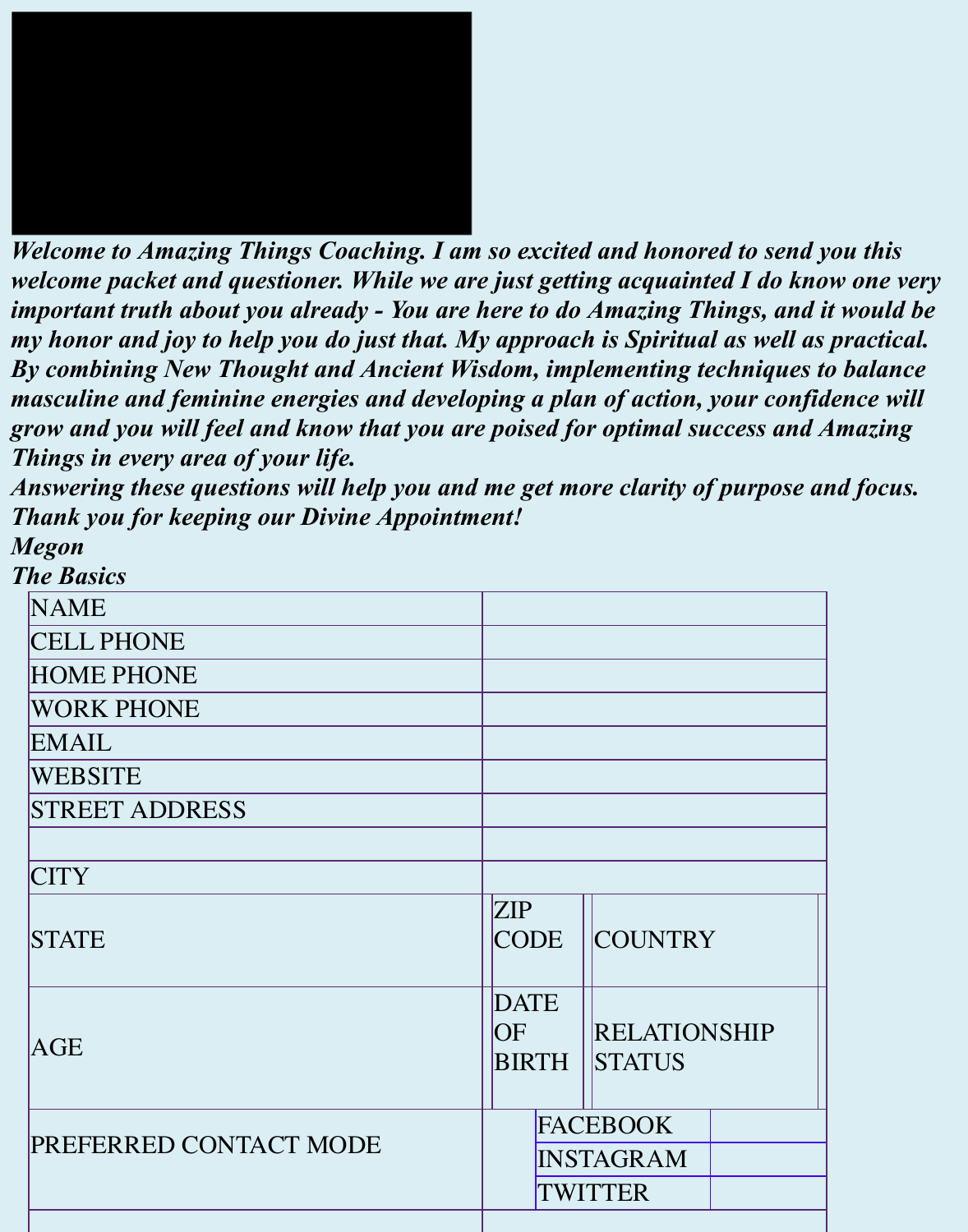| <b>APLLICABLE)</b> | DO YOU PREFER A REGULAR OR<br>VEGETARIAN MEAL? (WHEN           |  |
|--------------------|----------------------------------------------------------------|--|
|                    | <b>CURRENT FAMILY</b> (HUSBAND, CHILDREN, GRANDCHILDREN, ETC.) |  |
|                    | Name Age Relation to you                                       |  |
|                    |                                                                |  |
|                    |                                                                |  |
|                    |                                                                |  |
|                    |                                                                |  |
|                    |                                                                |  |
|                    |                                                                |  |
|                    |                                                                |  |
|                    |                                                                |  |
|                    |                                                                |  |
|                    |                                                                |  |
|                    |                                                                |  |

# FAMILY OF ORIGIN (PARENTS, SIBLINGS, ETC.)

| NAME AGE RELATION TO YOU |
|--------------------------|
|                          |
|                          |
|                          |
|                          |
|                          |
|                          |
|                          |
|                          |
|                          |
|                          |
|                          |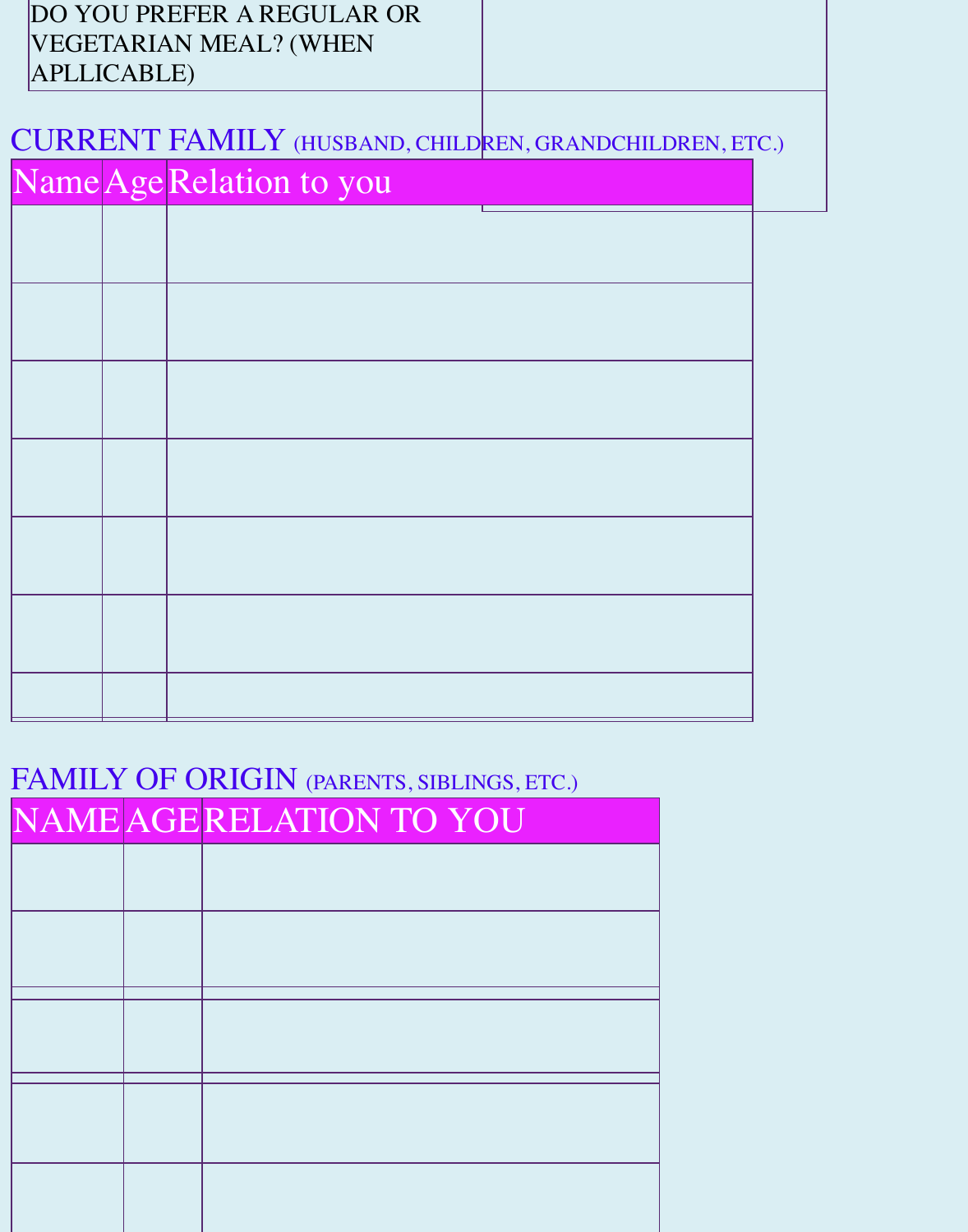## *Your Goals Your Goals A FIRST LOOK*

*What are your reasons for wanting to work with Megon and Amazing Things Coaching?*

*What is your "big reason why" that drives you in life? Be specific.*

*What are your specific goals for this package and for taking your Creativity and Business to the next level?*

*What specifically do you want to accomplish by the end of this program?*

*What has kept you from accomplishing these goals in the past? Be specific.*

*Describe your relationship with your Mother:*

*Describe your relationship with your Father:*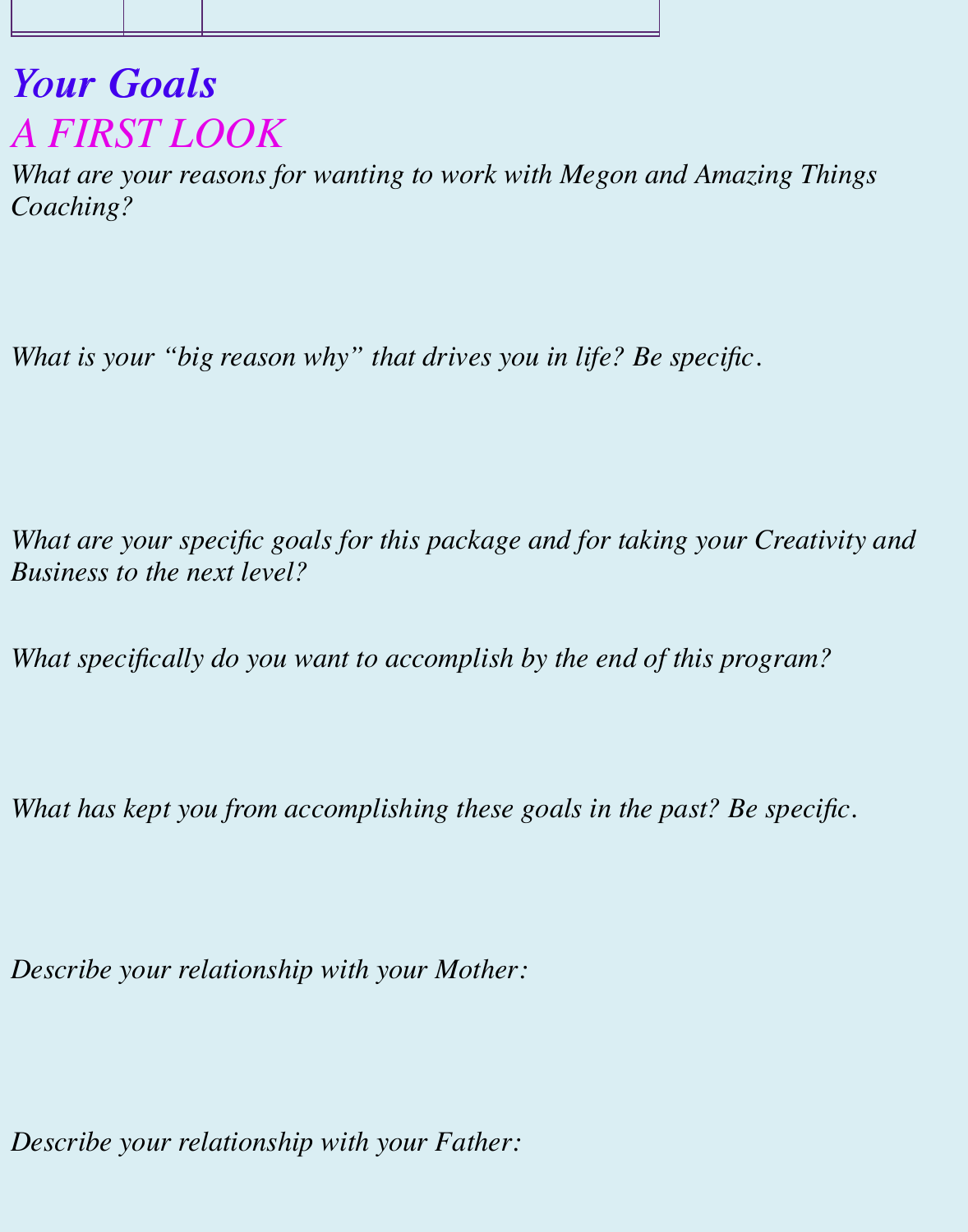*Describe your family's blueprint around money—their thoughts, beliefs, habits and mentality around it.*

*Describe your own relationship with money.*

*What is your money story?*

*How committed are you to achieving and completing your stated goals? How many hours are you available per week?*

*What are you willing to change about yourself or your business to accomplish your goals? Be specific.*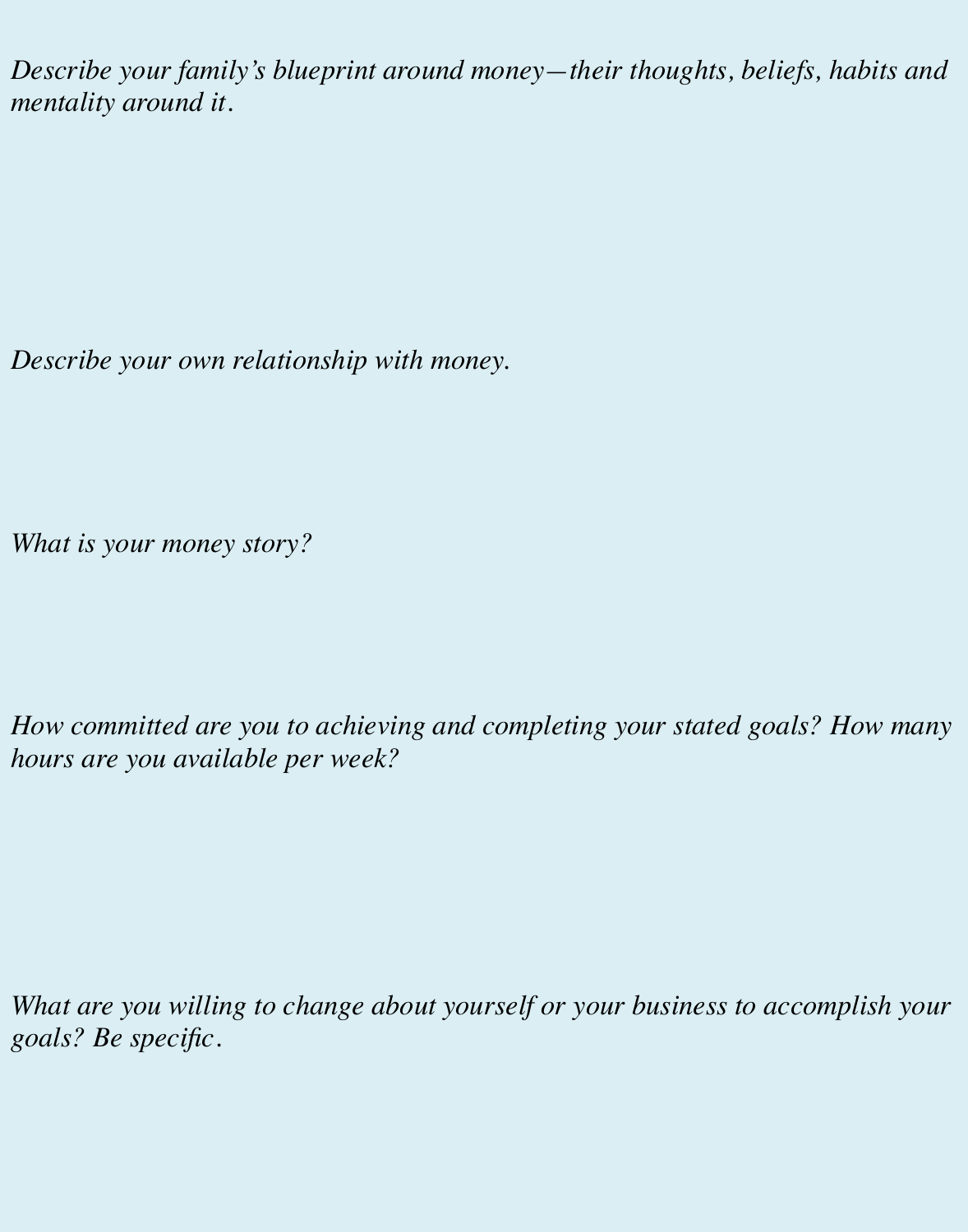*What other personal and business development work have you done?*

*Please list all programs, seminars, teachers, mentors, healers, books etc. that have been part of your development:*

*Which of these programs have been the most helpful for you and why?*

*Which of these programs have been the least helpful for you and why?*

*What is going to be the most difficult part, or the biggest obstacle to success for you? What can you do to overcome this obstacle? Be specific.*

*What are YOUR strengths and weaknesses? Be specific.*

*If you could change three things in your life or business, what would they be?*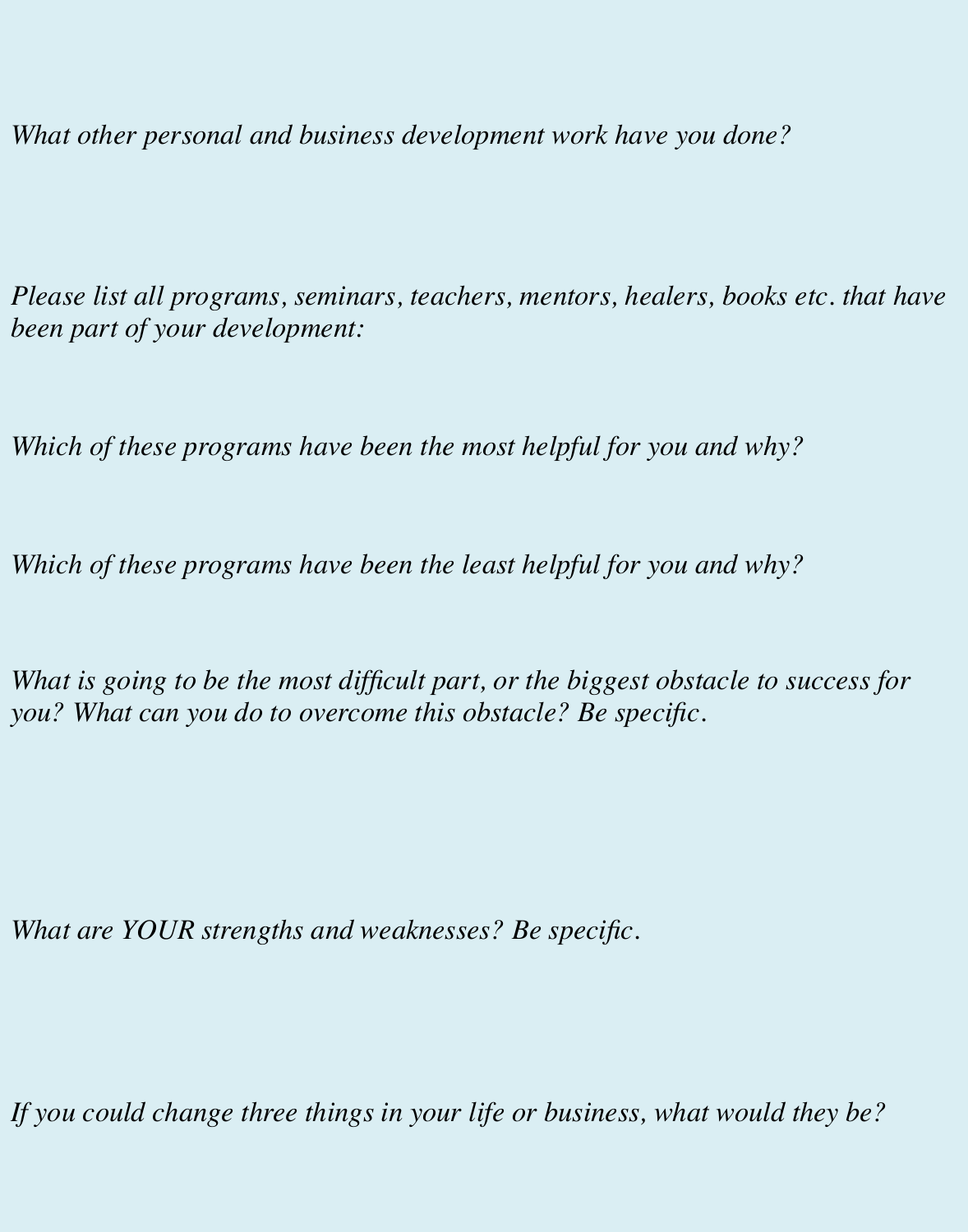# *Getting Down TO BUSINESS TO BUSINESS*

*What is your current profession or business? If in business, how long have you been in business? What is the current status of your business? Ex: Well- developed, profitable, etc.*

*If you want to start a business, what kind of business would you like to develop? If in business, what is your vision for your business? Be specific.* 

*Do you want to develop products or services (or both)? Describe them. What are the strengths and weaknesses of YOUR BUSINESS (or, business idea)?*

*Be specific.*

*Who is your target market—meaning the people you ideally want to work with and serve? Narrow it down as much as you can.*

*Which marketing channels are you currently using, and/or what have you used in the past? (i.e. Google Ad words affiliate marketing, etc.) Which have been the most successful for you?*

*What is your advertising budget? (Total or per month, per day, approximation is fine.)*

*What is your target market's biggest problem, wound or frustration?* WELCOME TO AMAZING THINGS COACHING WWW.AMAZINGTHINGSCOACHING.COM • **PAGE 15** *What products or services can you offer to heal your target market's wound or solve their problem? Be specific.*

*What return on investment are you committed to creating for yourself, and by when?*

### Your Success Team

*Are you currently working with a Virtual Assistant? Yes No If so, how many hours per week? If not, are you ready to hire a Virtual Assistant? Yes No How many hours per week are you willing to have a VA work for you?*

#### *Your Business Information Do you have a squeeze page? Yes No What is the URL?*

*Do you have a website? Yes No What is the URL?*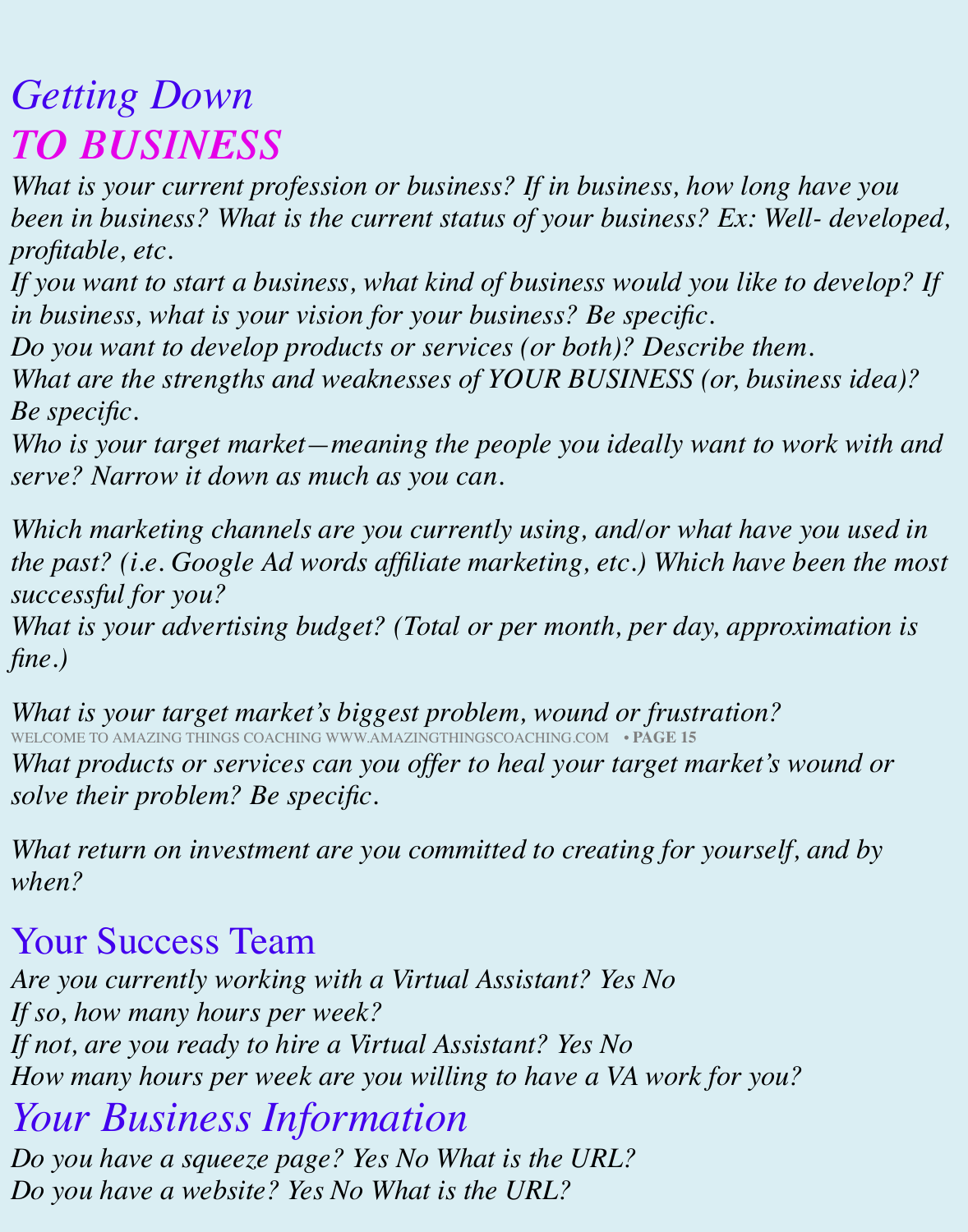*Do you have a blog? Yes No What is the URL? Are you interested in developing a speaking presence (becoming a speaker to promote your business)? Yes No Do you have a brand image (logo, graphics, etc.)? Yes No Do you have a press kit? Yes No*

*Do you have a mailing list/email list? Yes No How many people are on it? What is your computer proficiency level (beginner / intermediate / advanced)? Are you a MAC or PC user? MAC PC How many followers do you have Social Media: Facebook: Instagram: Twitter: Other (Write In): Do you have any other comments for XXX as she prepares for your work together?*

*What are your desires in terms of masculine and feminine energy balance? How masculine are you? How feminine are you? How do you feel about becoming more feminine, and what resistance do you have about becoming more feminine?*

# *Your Finances*

The following section is here to help Megon and Amazing Things Coaching learn more about you and assist you in this area, if desired. How much you disclose

is completely up to you. Megon's suggestion is that if you were aggressively working on improving your financial status, it would help her to know where you are currently, where you want to be, and how much you want to make as the result of your work together. All of this information is confidential.

*What is your current monthly income?* BUSINESS:

*What is your monthly income goal? Why did you choose this monthly income goal? Why is this your goal? Please be specific.*